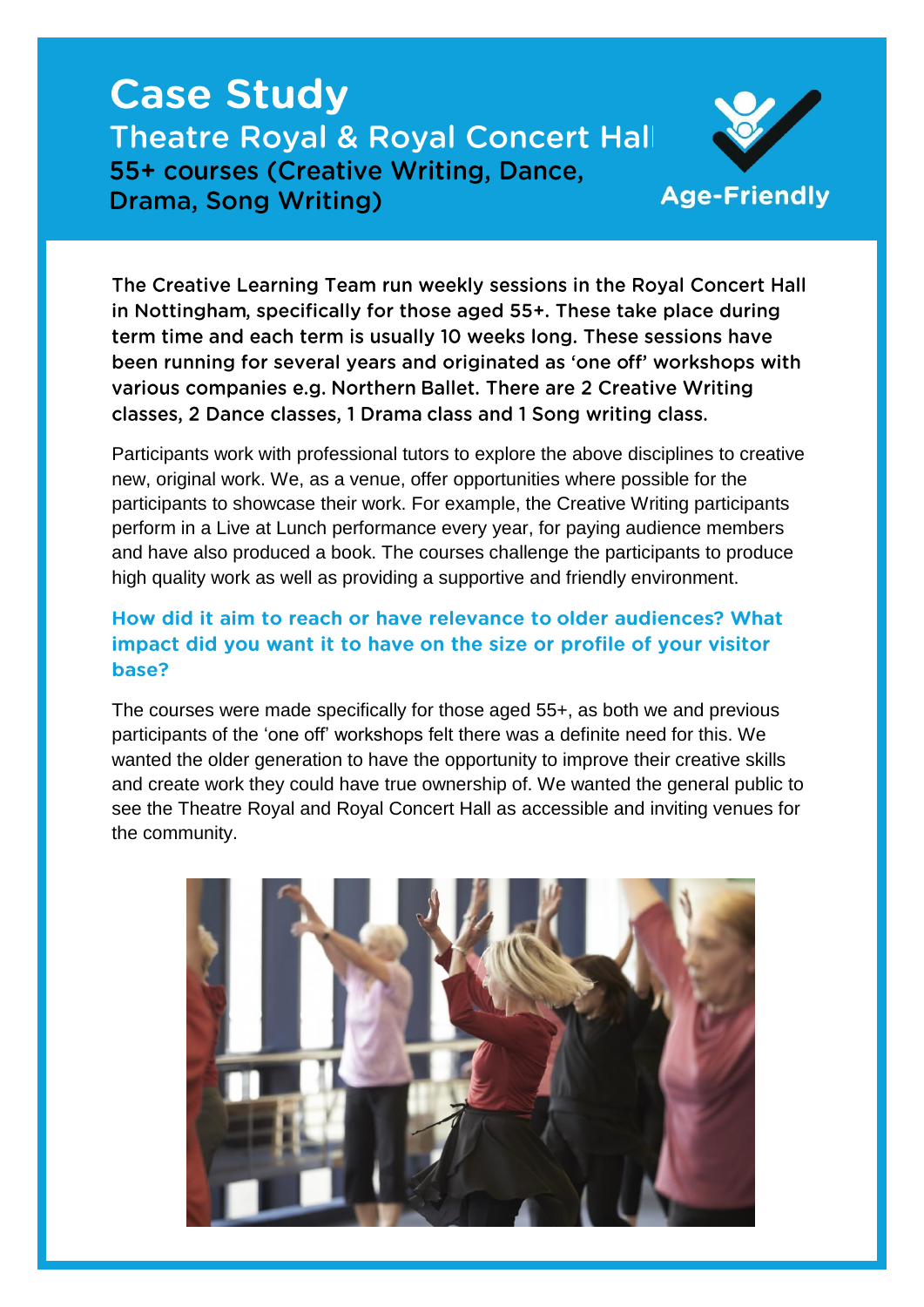# What tools did you use to measure this impact? What key indicator did you use to measure this impact?

As Creative Learning Co-ordinator, I make sure I have a presence within these sessions, even though I do not facilitate them. This means I am there first hand for any feedback relevant to that particular session. This helps to maintain an open channel of communication for participants and a relationship between them and the venue. This is important if you want an accurate measure of the impact, as people generally tend to be more open when talking directly to you. I do also create feedback forms for the end of each term, as these provided an overview of the impact of the entire term, not just individual sessions. One of the biggest indicators of impact has been the course bookings, e.g. we have 2 Dance and Creative Writing sessions as they have been in such high demand.

## What other objectives were you hoping to achieve?

We hoped to create a sense of a community. Loneliness in the older generation is a very real problem and we wanted to help combat this in the participants, by creating a supportive and friendly environment. We also wanted to provide sessions that would benefit the participant's health and wellbeing. Keeping both brain and body active as one grows older has been proven to have so many positive effects.

## What worked well?

• The frequency of the sessions Having weekly sessions has meant that real progress in the art forms can be made. The sessions become part of people's routines which has been incredibly important to many of our participants.

## • The location

The participants take great pride in coming to the Theatre Royal and Concert Hall each week.

## • Professional tutors

Each tutor is a professional artiste and have been selected because of this. Their extensive knowledge and expertise in their arts field means the participants are getting a great standard of workshop.

## Course content

The tutors facilitate sessions that are both accessible and fun, but also challenging. For example, Caroline Burn, the dance tutor who used to work with Northern Ballet, uses the same standard of warmups and routines that she would do with professional dancers, with amendments and alternatives for those who need them.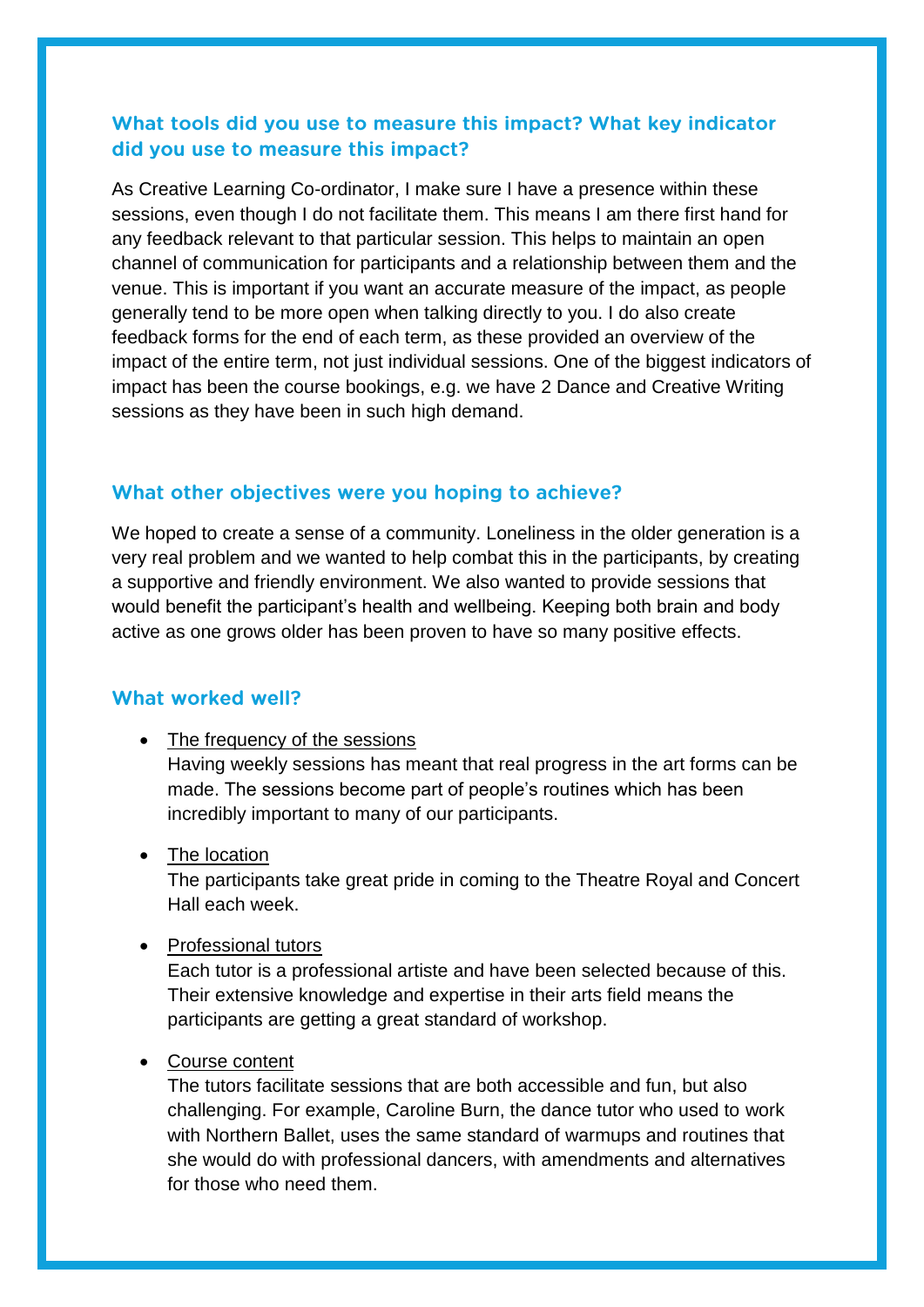#### What challenges did you face?

As with any creative arts venue, consistent space can be an issue. Different show requirements can sometimes mean we have to relocate the classes to different spaces within the venue. The spaces we have in the venue can sometimes prove to be ineffective. For example, the largest spaces we have (other than the stages) are the foyers, and the dance classes take place in a foyer space. Though the space is large enough, it is carpeted and interrupted by two large pillars, which can sometimes affect the sessions. Communication at times has been challenging. When relaying important information about the courses, face to face communication is not always effective, for example, some participants may have missed sessions. Most written communication today is done through email, but for some participants on the courses this is not possible as they do not have access to the internet. Some participants do not like letters, as they can get lost. Finding the right balance of communication has been challenging.

#### What have been the most important things you have learned?

This format of work really does create a community. The participants often organise and meet up outside of the classes and some members have been coming to the classes since they have started.

#### What will you do differently next time?

We are constantly evolving the courses to respond to the participants needs. For example we have now set up a new format of booking onto the courses. Previously, participants would have to queue on the day of sale and were not guaranteed a space. We have now created our continuation booking system, in which participants are automatically enrolled onto the next term of classes, providing the pay for their ticket before the designated date. This has greatly reduced stress on both the participants and venue. In the future, I would like to provide even more opportunities for the participants to showcase their work, in the form of public events.